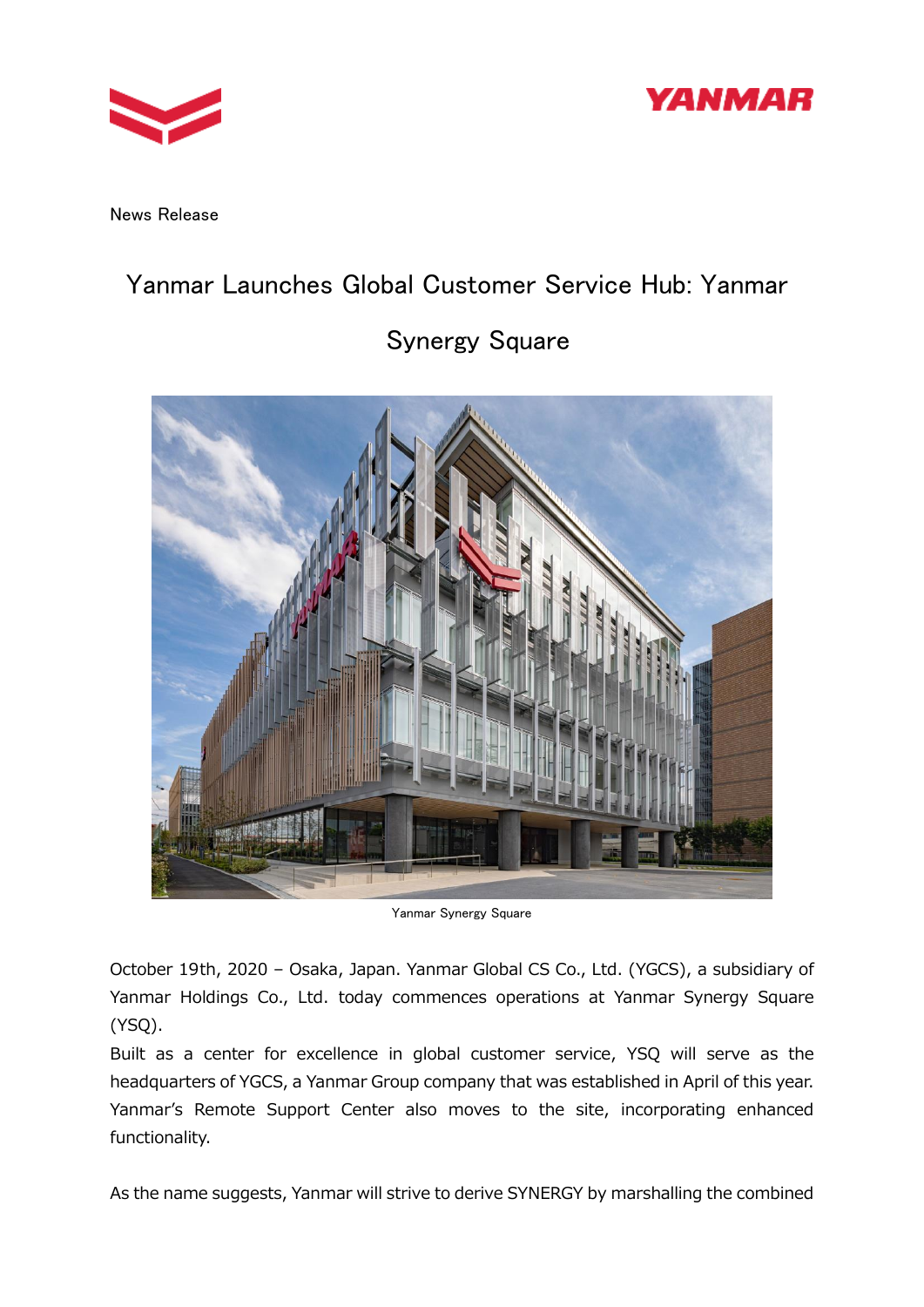insights and knowhow of business partners all around the world in a place, or SQUARE, to create new service solutions towards increasing Yanmar's global service capabilities.

"YSQ represents every element related to our service including our DNA and spirit, our relationship with our stakeholders based on the trust, and a new type of service achieved with advanced technologies," says Kengo Shibata, the president of YGCS. "I'm excited to create this new way of service together with our customers and stakeholders here at YSQ towards A Sustainable Future,"

With its goal of keeping customers working with "no downtime" and realizing its vision of maximizing customer's lifecycle value, YSQ will pursue the development and deployment of service solutions employing Yanmar's advanced technologies. YSQ will:

- Utilize analysis of remote monitoring data to predict machinery faults,
- Support service staff in the field with technical information,
- Provide a support desk to respond to customers' inquires on operation of systems such as SMARTASSIST.

For more information, please click below.

Website: https://www.yanmar.com/global/synergysquare/

## **Floor Guide**

# ■ 1<sup>st</sup> floor: Service exhibit area

This floor contains numerous exhibits illustrating Yanmar's long history and spirit of service. The exhibits consist of video and hands-on activities that show Yanmar's efforts to maximize the lifecycle value of customers' equipment as well as the future direction of service activities.

# ■ 2<sup>nd</sup> floor: Remote Support Center

The heart of YSQ is the Remote Support Center. Take a tour to see the actual work of the RSC from the attached presentation room together with an explanation of operations. The center gathers SMARTASSIST and Yanmar's remote support functionality together with advanced systems for detailed information analysis and management.

■ 3<sup>rd</sup> floor: Offices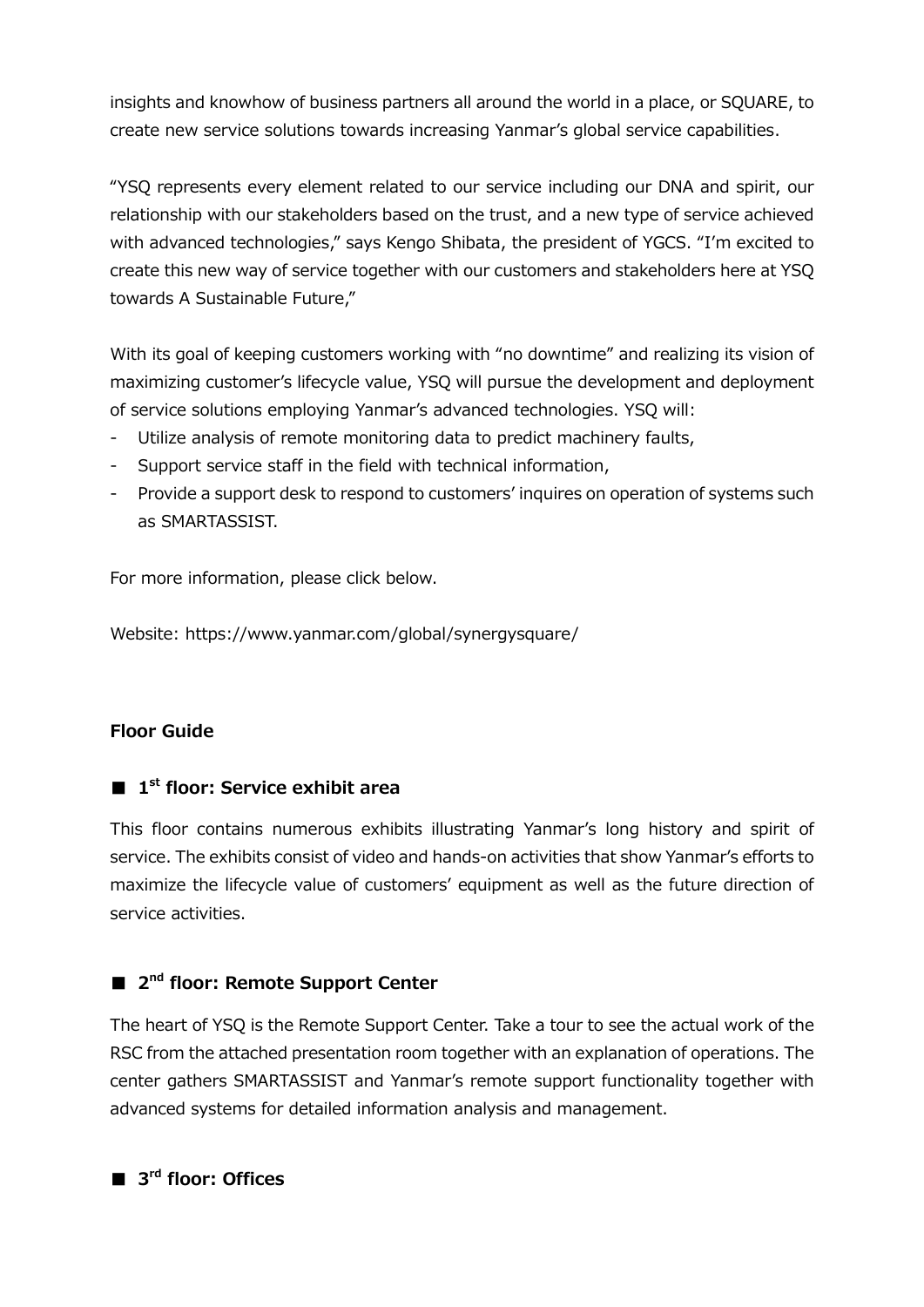Our office area houses departments that centralize parts order operations of after sales parts, manage parts information, create service documents and develop and deploy new service tools for better efficiency. The center has a flexible office layout allowing the center to respond to future changes in work styles.

## ■ 4<sup>th</sup> floor: Dining and meeting area

With "Food" at the core of Yanmar's Mission, staff can enjoy a healthy and balanced meal with fresh ingredients grown at Yanmar Symbiosis.

## ■ 5<sup>th</sup> floor: Learning center

To enhance Yanmar's human resources development, the three glass fronted seminar rooms offer a light atmosphere and seat 30 each. Two of the rooms can join for a maximum capacity of 60. The facilities will support Yanmar Group seminars and technical training at the neighboring at Amagasaki Plant.

As a diverse range of visitors are expected to use the learning facilities, one part of the floor is also given over to a prayer room.

### **About Yanmar Global CS**

Yanmar Global CS was established in April 2020 from the global customer service functions of Yanmar Co., Ltd. YGCS globally oversees the Yanmar Group's after sales service including parts sales, inventory management and integration of operational data. The company aims to maximize customer's lifecycle value by offering high quality service across all business units. With headquarters at Yanmar Synergy Square, YGCS will draw upon the latest technologies and information to deliver new customer service solutions around the world.

### **About Yanmar**

Founded in Osaka, Japan in 1912, Yanmar was the first ever to succeed in making a compact diesel engine of a practical size in 1933. A pioneer in diesel engine technology, Yanmar is a global innovator in a wide range of industrial equipment, from small and large engines, agricultural machinery and facilities, construction equipment, energy systems, marine, to machine tools, and components — Yanmar's global business operations span seven domains.

On land, at sea, and in the city, Yanmar provides advanced solutions to the challenges